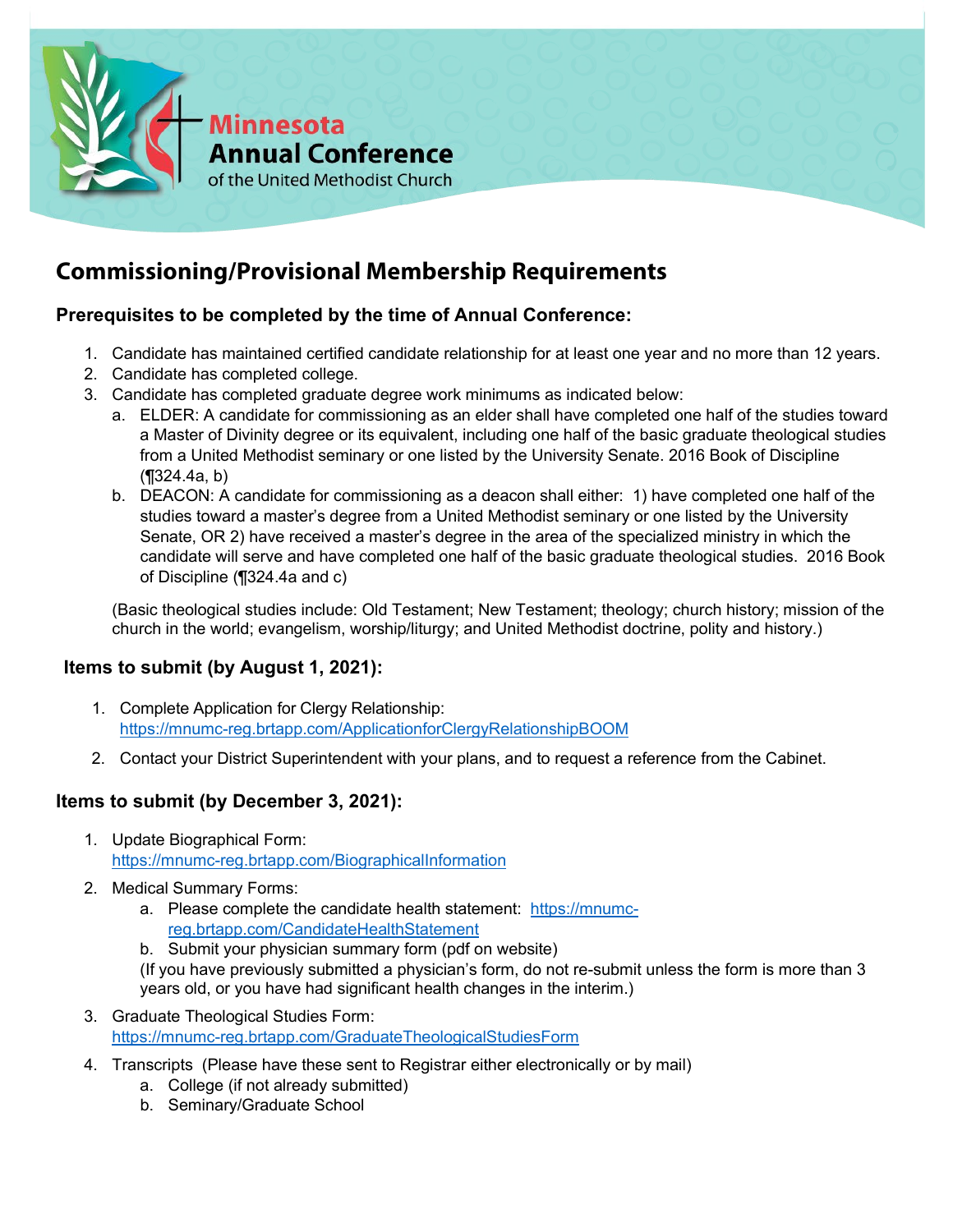- 5. Safe Gatherings background check (submit only if your approval has expired check with Registrar if you are not sure)
- 6. LeaderWise Psychological Evaluation If your Phase 1 report is more than two years old by the date of the deadline for submitted materials, or your first assessment was completed by anyone other than LeaderWise, you will need to complete a Phase 3 assessment. The Phase 3 assessment is to be new within the year you are applying for provisional membership. Please contact the Registrar to set this up, if needed.
- 7. Current Photo (send to Registrar electronically)

#### **Written work and sermon submission (to be completed by December 3, 2021)**

IMPORTANT: Please refer to the following documents to help guide you in your written work (graduate school level writing is expected):

- Guidelines for Submitting Written Work <https://www.minnesotaumc.org/files/websites/www/Guidelines+for+Submitting+Written+Work.pdf>
- Plagiarism Policy <https://www.minnesotaumc.org/files/websites/www/BOM+Plagiarism+Policy1.pdf>
- Guidelines for Sermon Submissions to MN BOM <https://www.minnesotaumc.org/files/websites/www/Guidelines+for+Sermon+Submissions1.pdf>
- 1. Autobiographical Statement. Please write a concise autobiographical statement, including information on your family background, your formative Christian experiences and your call to the ordained ministry, your educational background, your leadership experiences in church, school and community, and your future plans for service in the church. (Send to Registrar as Word or PDF document)
- 2. Statement of Beliefs. Please write a one-page statement of beliefs as you would communicate them to a congregation or interview team. (Send to Registrar as Word or PDF document)
- 3. Respond in writing to the questions in the 2016 Book of Discipline ¶324.9 (a-p). (Send to Registrar as Word or PDF document)
- 4. Sermon (See 'Guidelines for Sermon Submissions' for more instructions.)
	- a. Please submit an original sermon that you prepare and preach in the calendar year of the submission deadline.
		- i. Manuscript including a short introduction describing the setting and/or context. (Send to Registrar as Word or PDF document)
		- ii. Video a video recording of you preaching your sermon in front of a congregation in a worship setting, either in-person (preferred) or virtual. Please be sure that your video includes reading of the related scripture. Upload your video to YouTube or other accessible online location and send the link to Registrar. If you are sending a link to a full worship service, please provide the time in the recording that your sermon/scripture reading begins.

(Deacon candidates may submit either a sermon as described above or another proclamation of the Word that is appropriate to your setting. 2016 BOD 330.4.2)

#### **References/Recommendations:**

1. DCOM recommendation. (Recommended to be completed before **Sept. 1**) A recommendation form from your District Committee on Ordained Ministry must be received before your interview by the Conference Board of Ordained Ministry. This recommendation must be based on a three-fourths majority vote 2016 Book of Discipline (¶324.10). Arrange for your interview with the District Committee through your DCOM chair or DS. DCOM will contact you following your interview and they will submit your approval form to the Registrar if your interview was successfully completed.